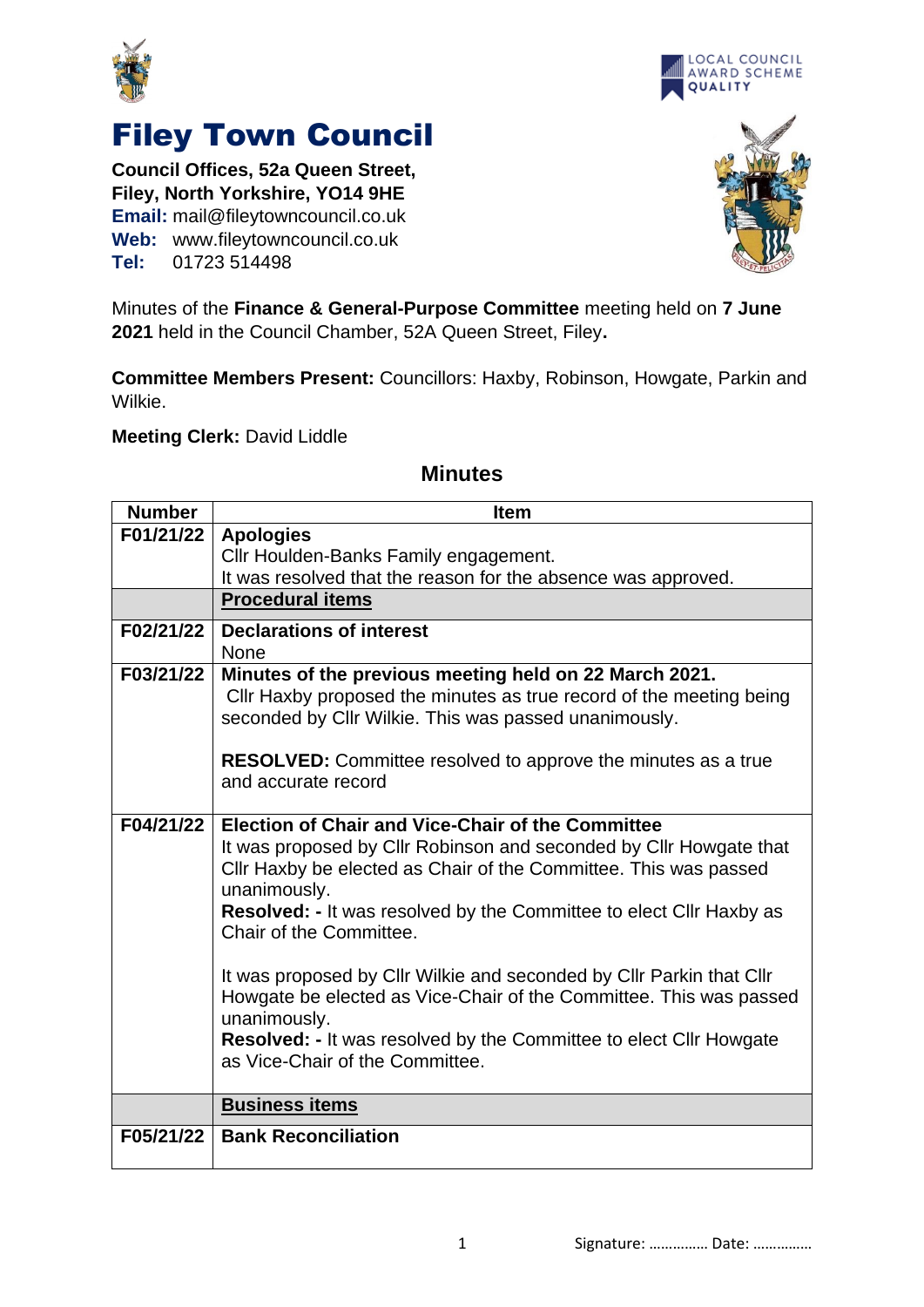



|           | Cllr Wilkie proposed, seconded by Cllr Robinson, that the bank<br>reconciliations for February 2021 and March 2021 be accepted. This<br>was carried unanimously.                                                                                              |
|-----------|---------------------------------------------------------------------------------------------------------------------------------------------------------------------------------------------------------------------------------------------------------------|
|           | <b>RESOLVED:</b> Committee unanimously resolved to accept the Bank<br>Reconciliations.                                                                                                                                                                        |
| F06/21/22 | <b>Annual Statement of Accounts</b><br>It was proposed by Cllr Haxby and seconded by Cllr Wilkie to propose<br>to Full Council to accept these accounts. This was passed<br>unanimously.                                                                      |
|           | <b>Resolution: - The Committee resolved to propose to Full Council to</b><br>accept these accounts.<br>The Committee wished to give their thanks to the staff for the work<br>done during this difficult time in producing such an excellent audit<br>result. |
|           | F07/21/22   Annual Internal Audit<br>It was proposed by CIIr Haxby and seconded by CIIr Wilkie to accept<br>the 2021-2022 Full audit internal report. This was passed<br>unanimously.                                                                         |
|           | <b>Resolution: - The Committee resolved to accept the documentation.</b>                                                                                                                                                                                      |
|           | It was proposed by Cllr Wilkie and seconded by Cllr Haxby to accept<br>the 2021-2022 4 <sup>th</sup> Quarter internal report. This was passed<br>unanimously.                                                                                                 |
|           | <b>Resolution: - The Committee resolved to accept the documentation.</b>                                                                                                                                                                                      |
|           | It was proposed by Cllr Wilkie and seconded by Cllr Haxby to accept<br>the 2021-2022 Supplementary internal report. This was passed<br>unanimously.                                                                                                           |
|           | Resolution: - The Committee resolved to accept the documentation.                                                                                                                                                                                             |
|           | The Committee also wished to thank the staff for their excellent work<br>in maintaining the control on the accounts during this difficult time.                                                                                                               |
| F08/21/22 | <b>Appointment of Internal Auditor</b><br>The Committee resolved to re-appoint David Latham as Internal                                                                                                                                                       |
|           | Auditor.                                                                                                                                                                                                                                                      |
|           | The Clerk to inform David of his appointment and to formally thank<br>David for his excellent diligent work during the last year.                                                                                                                             |
| F09/21/22 | <b>Bank Accounts</b>                                                                                                                                                                                                                                          |
|           | A) General Account it was resolved that Cllr Gage be removed                                                                                                                                                                                                  |
|           | from the Account mandate being replaced by Cllr Randall.<br>B) Investment accounts. It was resolved that CIIr Haxby, Howgate<br>& Robinson alongside the Clerk work together to formalise the<br>Investment account access.                                   |
|           |                                                                                                                                                                                                                                                               |
|           | <b>Members Business Items</b>                                                                                                                                                                                                                                 |